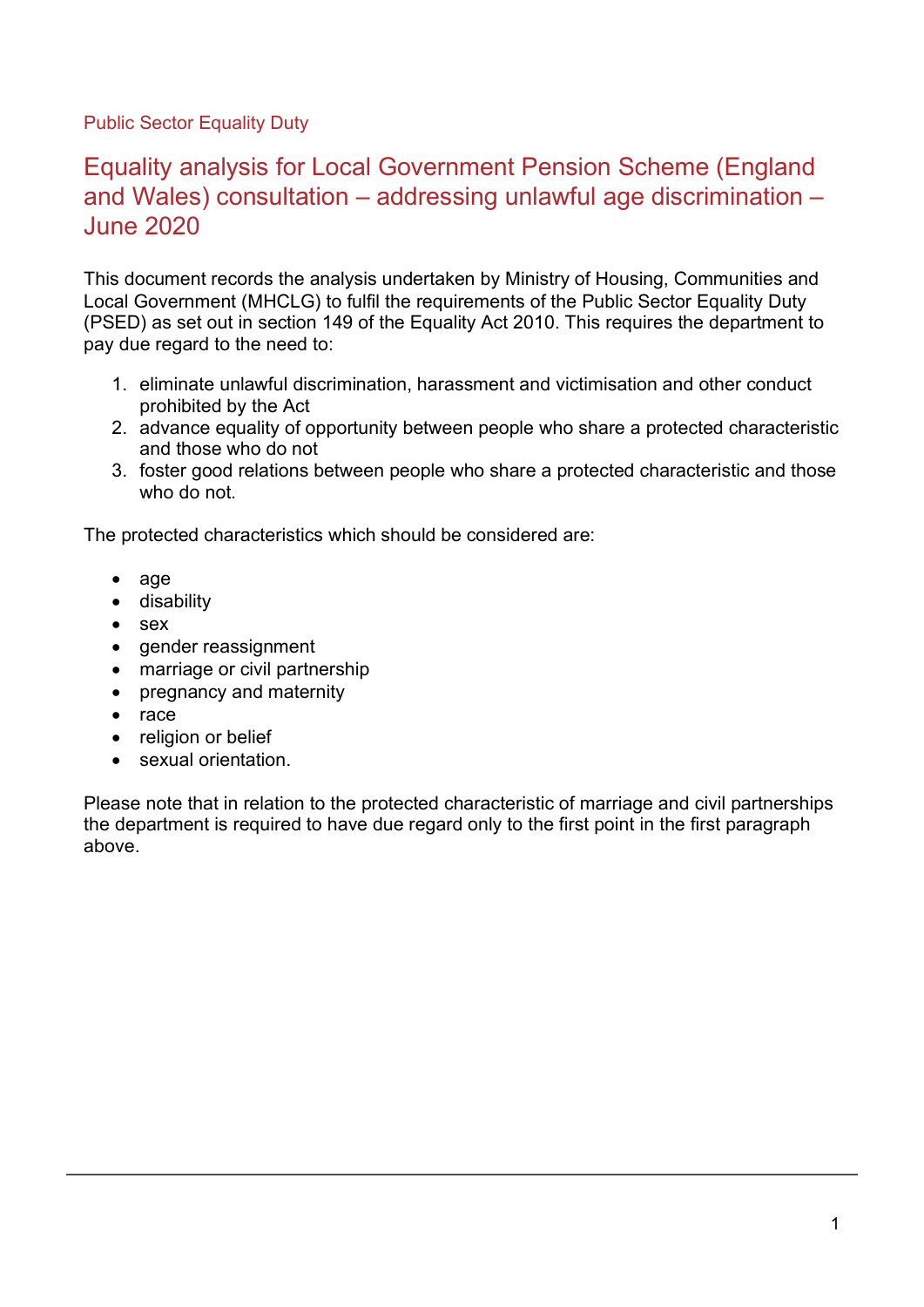# SECTION 1

## **1.1 Policy/Service**

### **Background**

In 2018 the Court of Appeal ruled that the transitional protection in the 2015 public service pension reforms constituted unlawful age discrimination in the Firefighters' and Judges' schemes, often informally referred to as the 'McCloud' and 'Sargeant' cases. Following this judgment, in July 2019 a Written Ministerial Statement confirmed that the Government believed the ruling had implications for the main public service pension schemes, including the Local Government Pension Scheme in England and Wales (LGPS), and that the discrimination would be addressed in all the relevant schemes, regardless of whether members had lodged a legal claim.

Since then, MHCLG have been considering the changes that would remove the unlawful discrimination from scheme regulations. In February 2020, technical discussions were held with the national Scheme Advisory Board to discuss and get feedback on initial proposals. We are now at a stage where we plan to undertake a full public consultation on our proposals. This equality impact assessment is based on the proposals we will be seeking views on in that consultation.

#### Existing transitional protection in the LGPS

In the McCloud and Sargeant cases, the claimants had challenged transitional protection given to older workers when the Firefighters' and Judicial Pension Schemes were reformed in April 2015. These reforms were part of a wider programme of reform to public service pension schemes, implemented following the report of the Independent Public Service Pensions Commission in March 2011[1](#page-1-0) and a HM Treasury Green Paper in November 2011[2](#page-1-1). The Public Service Pensions Act 2013 was enacted to provide for a new benefits and governance framework across all relevant schemes. Principally, the main changes that were implemented were:

- a move from a final salary benefit structure to a career average benefit structure, and
- for most schemes, an alignment of a member's normal pension age with their state pension age.

As part of the package of reforms, members nearing retirement in all schemes were given transitional protection. The high level aims for this protection were set out on p10 of the November 2011 Green Paper:

*"for those public service workers who, as of 1 April 2012, have ten years or less to their current pension age, the Government's objective is that they will see no change* 

<span id="page-1-0"></span><sup>1</sup> <https://www.gov.uk/government/publications/independent-public-service-pensions-commission-final-report-by-lord-hutton>

<sup>2</sup>

<span id="page-1-1"></span>[https://assets.publishing.service.gov.uk/government/uploads/system/uploads/attachment\\_data/file/205837/Public\\_Service\\_Pensions\\_](https://assets.publishing.service.gov.uk/government/uploads/system/uploads/attachment_data/file/205837/Public_Service_Pensions_-_good_pensions_that_last._Command_paper.pdf) good pensions that last. Command paper.pdf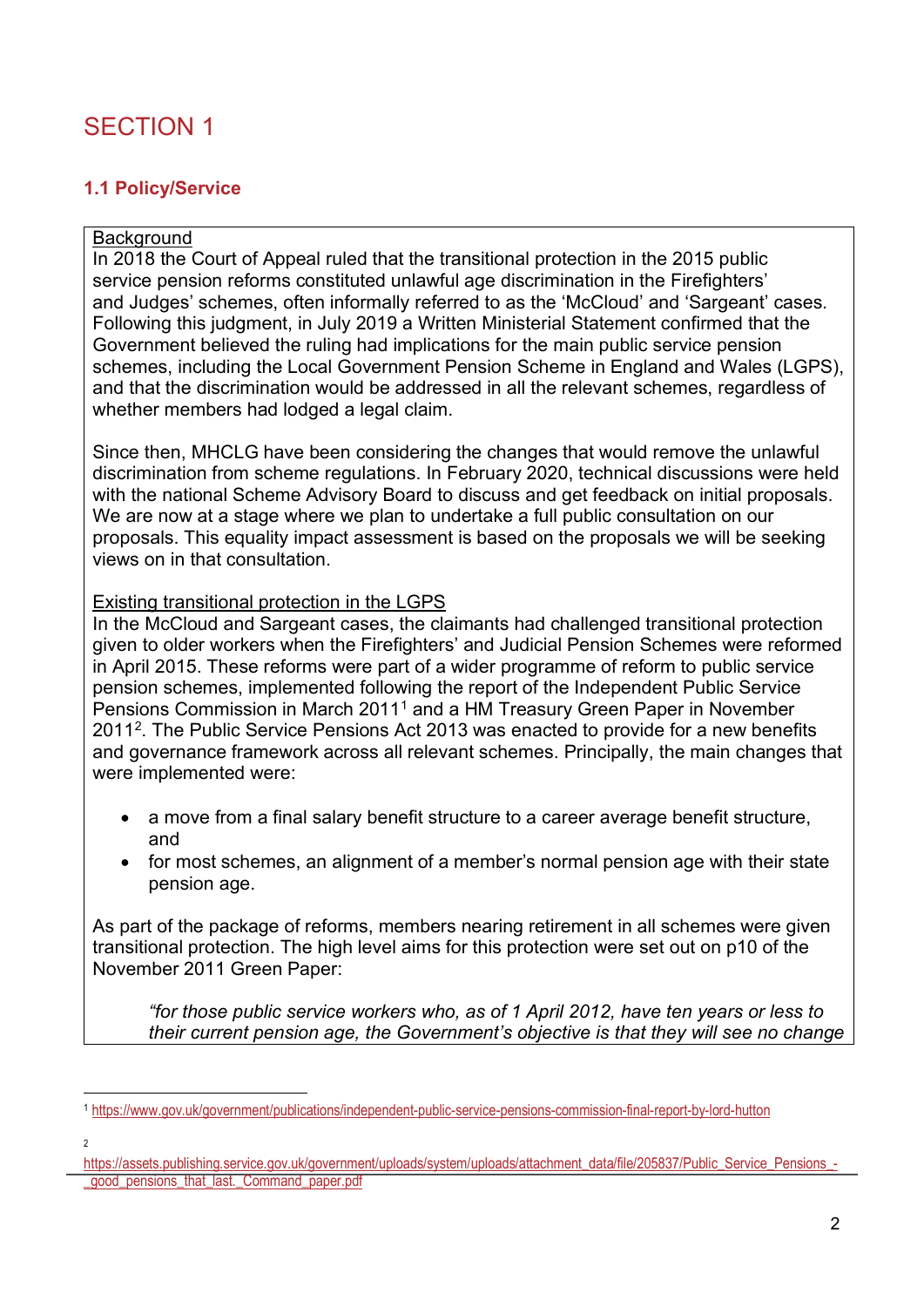*in when they can retire, nor any decrease in the amount of pension they receive at their current Normal Pension Age."*

In the LGPS in England and Wales, the changes to the scheme's benefit structure were implemented from 1<sup>st</sup> April 2014. All active scheme members moved from the final salary scheme ('the 2008 Scheme') into the new career average scheme ('the 2014 Scheme') from this date, including those eligible for transitional protection.

Transitional protection for those eligible was provided through a statutory underpin, with details contained in regulation 4 of the Local Government Pension Scheme (Transitional Provisions, Savings and Amendment) Regulations 2014 ('the 2014 Regulations').

Under regulation 4, underpin protection provides that when a protected member reaches their underpin date (the earlier of the date they leave the scheme with an immediate entitlement to benefits and 65), their 2008 Scheme and 2014 Scheme benefits are compared. If the 2008 Scheme benefits are higher, an adjustment is made to their 2014 Scheme benefits to make up the shortfall. If the 2014 Scheme benefits are higher, no changes are necessary.

To qualify for underpin protection, members currently have to:

- have been within ten years of their 2008 Scheme normal pension age (normally 65) on 1st April 2012,
- have been active in the LGPS on 31st March 2012.
- have gone on to be active members in the 2014 Scheme, without having had a break in service of more than five years, and
- leave the scheme with an immediate entitlement to pension benefits, or attain age 65.

## The proposed changes

Through the McCloud and Sargeant cases, the Courts identified unjustified direct age discrimination in transitional protection arrangements in the Judicial and Firefighters' Pension Schemes. In relation to the LGPS, this difference in treatment exists between two groups of LGPS members:

- those who were in service on 31 March 2012 and were within ten years of Normal Pension Age (NPA) on 1st April 2012, therefore benefiting from underpin protection; and 'better off' than the second group
- those who were in service on 31 March 2012 and were more than ten years from NPA, and so were not eligible for underpin protection and therefore "worse off" than the protected members (as they were not guaranteed a pension of at least the level they would have received in the final salary scheme).

The changes we are seeking views on in our consultation would attempt to remove the difference in treatment from LGPS scheme regulations.

Principally, we propose to do this by removing the age-related aspect of the qualifying criteria for the underpin. This would extend the application of the underpin and mean that any members active in the LGPS on 31st March 2012 who subsequently joined the 2014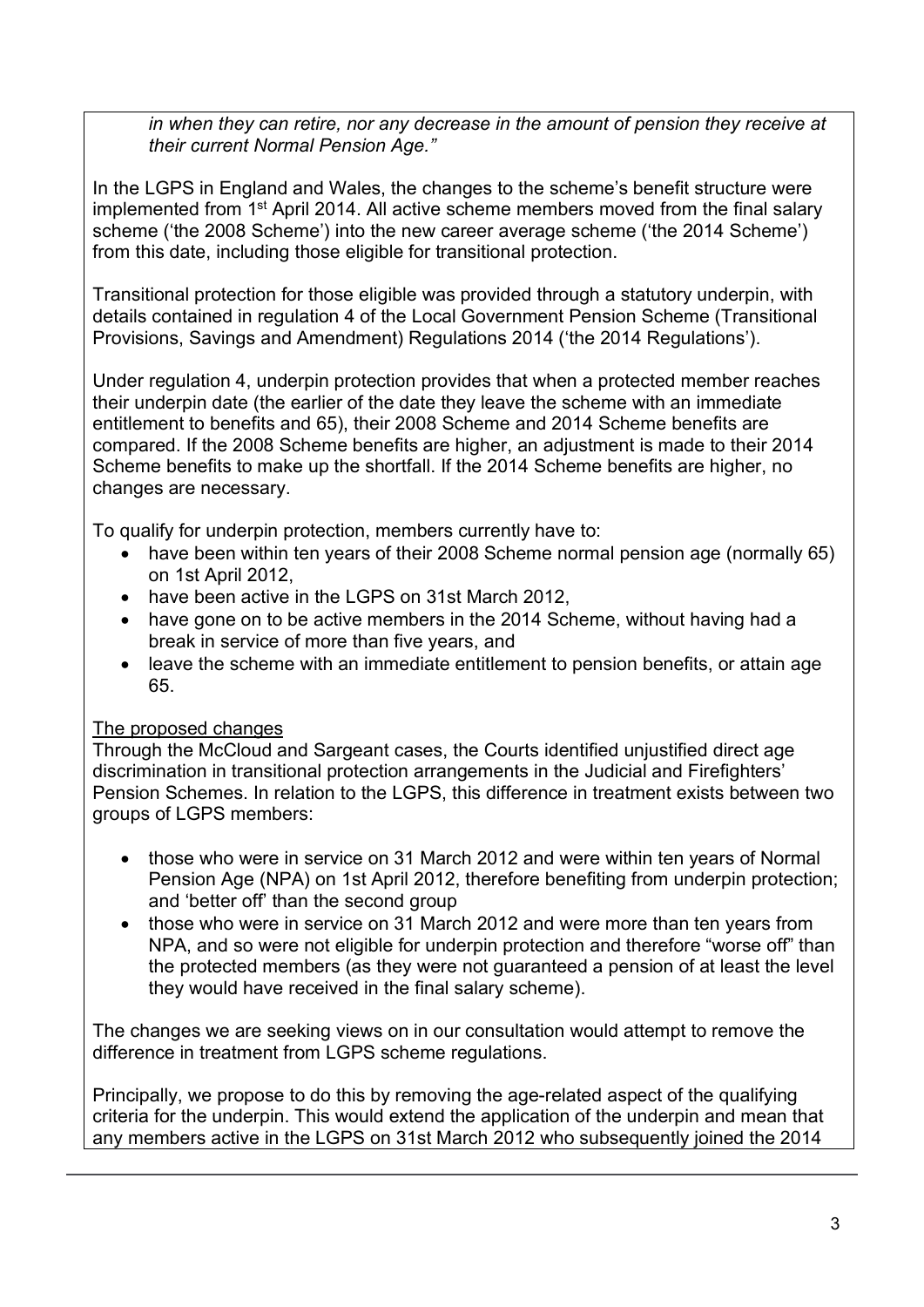Scheme without a break in service of more than five years would receive transitional protection.

The 'underpin period', the period over which a member's 2008 Scheme and 2014 Scheme benefits are compared, currently begins on 1st April 2014 and runs until a member's underpin date. Under the regulations governing the existing underpin, the last possible underpin date is 31st March 2022, as this is the last date a member in the protected cohort can reach their 2008 Scheme normal pension age. In considering how to equalise treatment between the unprotected and protected groups, we propose that both groups will be given underpin protection from 1st April 2014 to 31st March 2022 (or to the members' underpin date, where this is earlier). In our view, this approach will mean there is a consistent period of protection for all those who were members of the scheme on 31st March 2012 and who went to on to have 2014 Scheme membership without a disqualifying break in service, regardless of their age.

However, where a member continues in active service beyond March 2022, they will retain a final salary link, and it will be their pay at the point of leaving the LGPS (or at age 65, if earlier) which would be used in their underpin calculation. This should ensure that older and younger members have an equivalent level of protection.

We are also proposing changes to some aspects of the underpin to ensure it works effectively and consistently for scheme members. The main changes can be summarised briefly as follows:

- **Members returning to LGPS employment**  At the moment, the underpin applies at a single point in time and, if a member returns to active membership at a later date (potentially in a higher paid post), there is no re-calculation of their underpin (even if they may have a continuing final salary link). Under our proposals, where members have not yet 'crystallised' their benefits and return to work without a disqualifying break in service (a continuous break of five years or more in active membership of a public service pension scheme), they would retain underpin protection, so long as they aggregate their previous scheme membership. This should particularly benefit women, who are more likely than men to have employment breaks<sup>[3](#page-3-0)</sup> (for example, due to caring responsibilities) and, overall, ensure that the underpin applies more fairly across the LGPS membership.
- **Immediate entitlement**  Under the current underpin regulations, members must have an immediate entitlement to benefits upon ceasing to be an active member, in order for the underpin to apply. This requirement means that members leaving the scheme before age 55 do not usually benefit from underpin protection. We believe this means older workers are more likely to obtain underpin protection than their younger colleagues (as they would be more likely to remain in active membership until their  $55<sup>th</sup>$  birthday). At the moment, this rule only impacts on a handful of individuals<sup>4</sup>, as most members had to be at least 55 in April 2012 to obtain underpin protection. However, to avoid creating a difference in treatment between older and younger workers which is likely to become bigger over time, it is proposed that the requirement for members to have an immediate entitlement is removed. Instead,

<span id="page-3-0"></span><sup>3</sup> http://www.parliament.uk/briefing-papers/sn06838.pdf

<span id="page-3-1"></span><sup>4</sup> Some members who have a protected 2008 Scheme normal retirement age of 60 under regulation 24 of the 2014 Regulations may

not have been aged 55 in April 2014. It is possible those members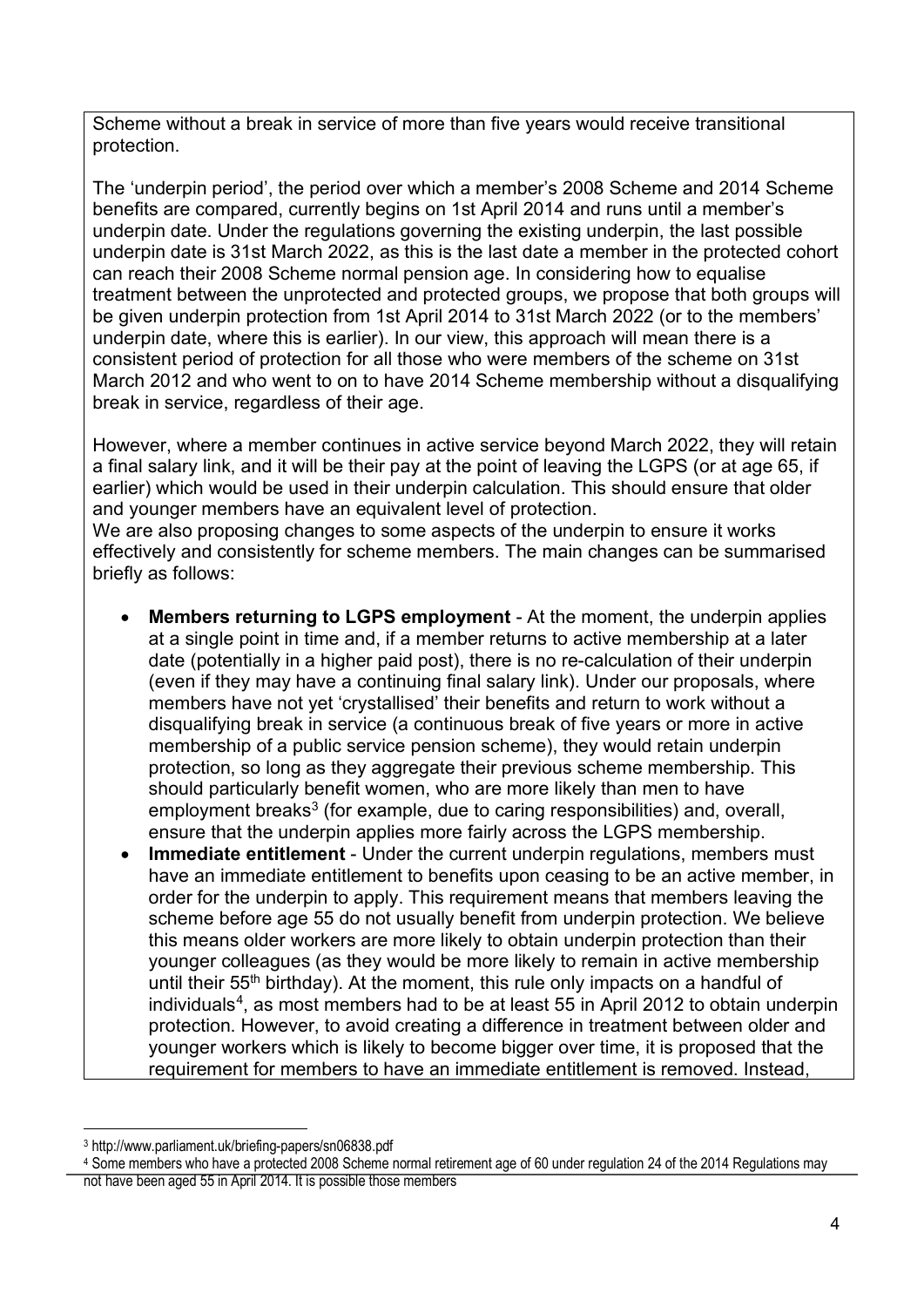underpin protection would apply to members leaving the LGPS with a deferred or immediate entitlement to a pension.

- **Introduction of a two-stage process** Under current provisions, the underpin calculation takes place at a single point in time – a member's underpin date, being the earlier of the date a member leaves active service with an immediate entitlement to a pension, and the date they reach their 2008 Scheme normal retirement date. This has its advantages, such as in respect of administration. However, in the round, we now consider a two-stage underpin process would provide a more robust form of protection and the draft regulations attached propose such an approach. Under this, all members would have an 'underpin date' and an 'underpin crystallisation date':
	- o the purpose of the 'underpin date' would be to provide for a provisional assessment of the underpin, generally at the earlier of a member's date of leaving active service and the date they reach their 2008 Scheme normal retirement age.
	- $\circ$  The purpose of the underpin crystallisation date would be to provide for a final check at the point the member's benefits from the scheme are 'crystallised'. The check would be designed to ensure that members always receive at least the higher of the pension they would have been due from the 2014 Scheme and the 2008 Scheme, taking into account the impact of factors like early/ late retirement adjustments

Together and individually, these changes are intended to be beneficial for scheme members, and are intended to ensure that the revised underpin works for all members with underpin protection in a consistent and effective way. The proposals to extend underpin protection to those with breaks in employment may be more likely to benefit women, who are more likely to have time out of the labour market $^5$  $^5$ , and therefore have positive affects in relation to the protected characteristics of sex. The proposals to extend underpin protection to those who leave with a deferred or immediate entitlement is likely to mean younger members would be more likely to benefit from underpin protection and therefore have positive effects in relation to the protected characteristics of age.

To avoid creating new differences in treatment in the LGPS, we propose that the amended regulations would apply retrospectively from 1st April 2014, ensuring that all protected scheme members are subject to the same detailed provisions.

<span id="page-4-0"></span>Further details of the overall changes proposed, and the background to these changes, are outlined in the draft consultation document.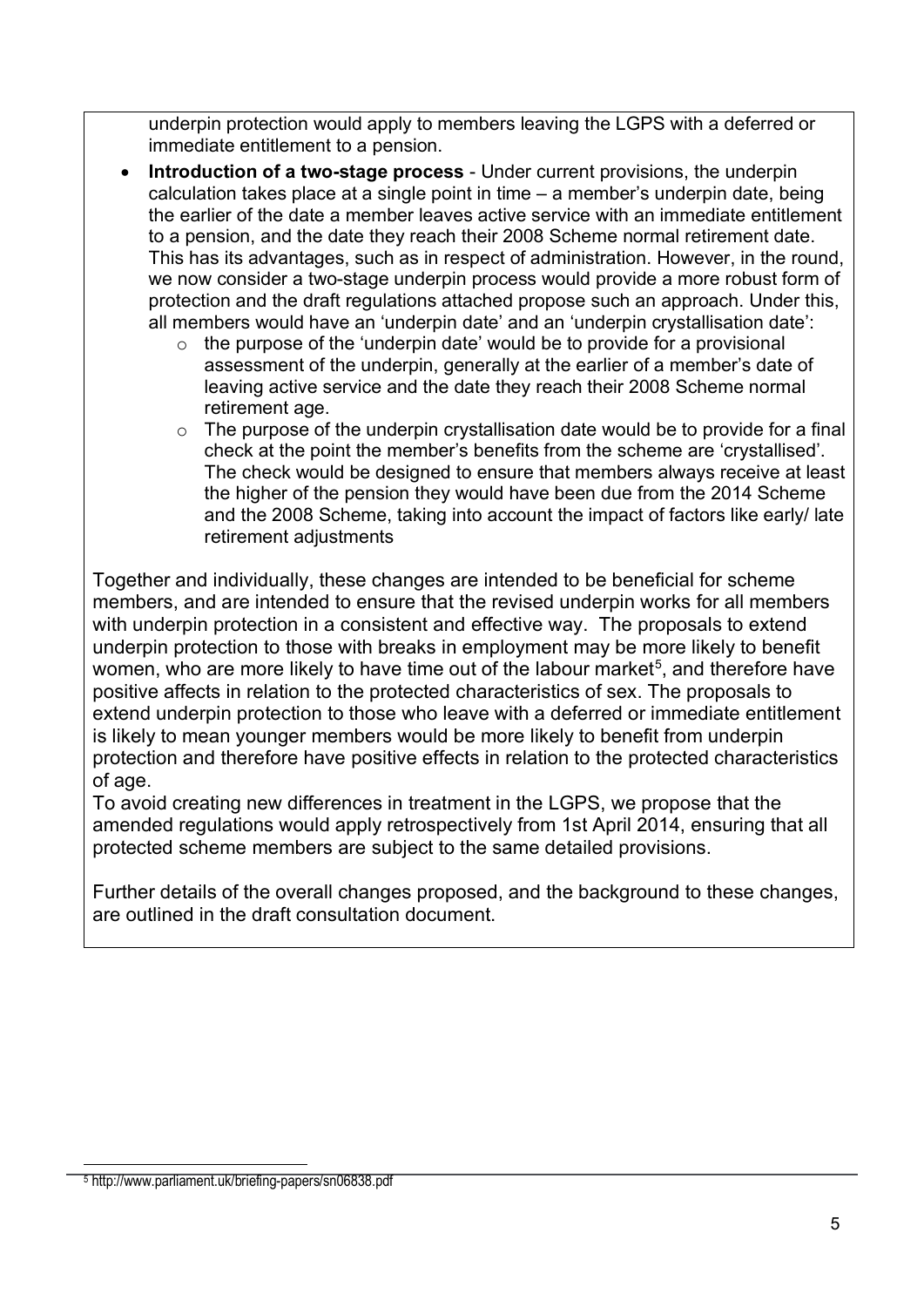# SECTION 2

## **2.1 Summary of the evidence considered in demonstrating due regard to PSED**

In considering the impacts of these reforms on the LGPS membership, we have been supplied with and considered analysis from the Government Actuary's Department (GAD) on how the package would impact on different sections of the LGPS membership. This is attached as **annex A**. The data used in this analysis was LGPS fund membership data as at 31<sup>st</sup> March 2019, collated from each administering authority and provided to GAD in late 2019.

Full information regarding the assumptions used in GAD's analysis and the limitations of the analysis are set out in annex A. However, we draw attention to the following points in particular:

- GAD's analysis has principally considered those who would benefit from the proposals outlined in this consultation. So members who already have underpin protection under existing provisions (being those aged 62 and older on 31st March 2019) have not been considered directly.
- GAD's analysis is based on active membership records totalling 1.68mn. The analysis has been conducted on a per-member basis, meaning additional records where members have more than one active employment have been removed.
- The proportion of the protected membership which is eventually likely to be better off as a result of underpin protection is strongly dependent on what future pay growth is in the LGPS. In this analysis, the annual future pay growth assumption used is CPI + 2.2%. This is in line with the HMT Directions for the 2016 scheme valuation. If future pay growth differs from this it may impact on the proportion of the membership who will benefit from underpin protection. Significantly, if future pay growth is closer to more recent pay growth trends in the public sector, it is likely more members will benefit from the reformed scheme. In that situation some of the trends noted in this assessment of who the underpin is more likely to benefit may not materialise.
- The analysis is based on the LGPS's active membership as at 31<sup>st</sup> March 2019. Under our proposals, the proposed changes to the underpin would apply retrospectively to 1st April 2014. We would therefore expect that a number of additional members would benefit from our proposals. However, we do not anticipate this limitation would significantly change the results of the analysis.
- The analysis is based on an "average" member at each particular age. Allowing for variations in individual members' future service or salary progression could produce different figures.

We have also considered data from the 2020 Q1 Labour Force Survey (LFS), and the Annual Population Survey (APS) in relation to the below populations.

| <b>Protected</b><br>characteristic | Data collected                                                                   | Data<br>reference | Country |
|------------------------------------|----------------------------------------------------------------------------------|-------------------|---------|
| Race                               | https://www.ons.gov.uk/employmentandlab<br>ourmarket/peopleinwork/employmentande | LFS 2020-21<br>Q1 | JK      |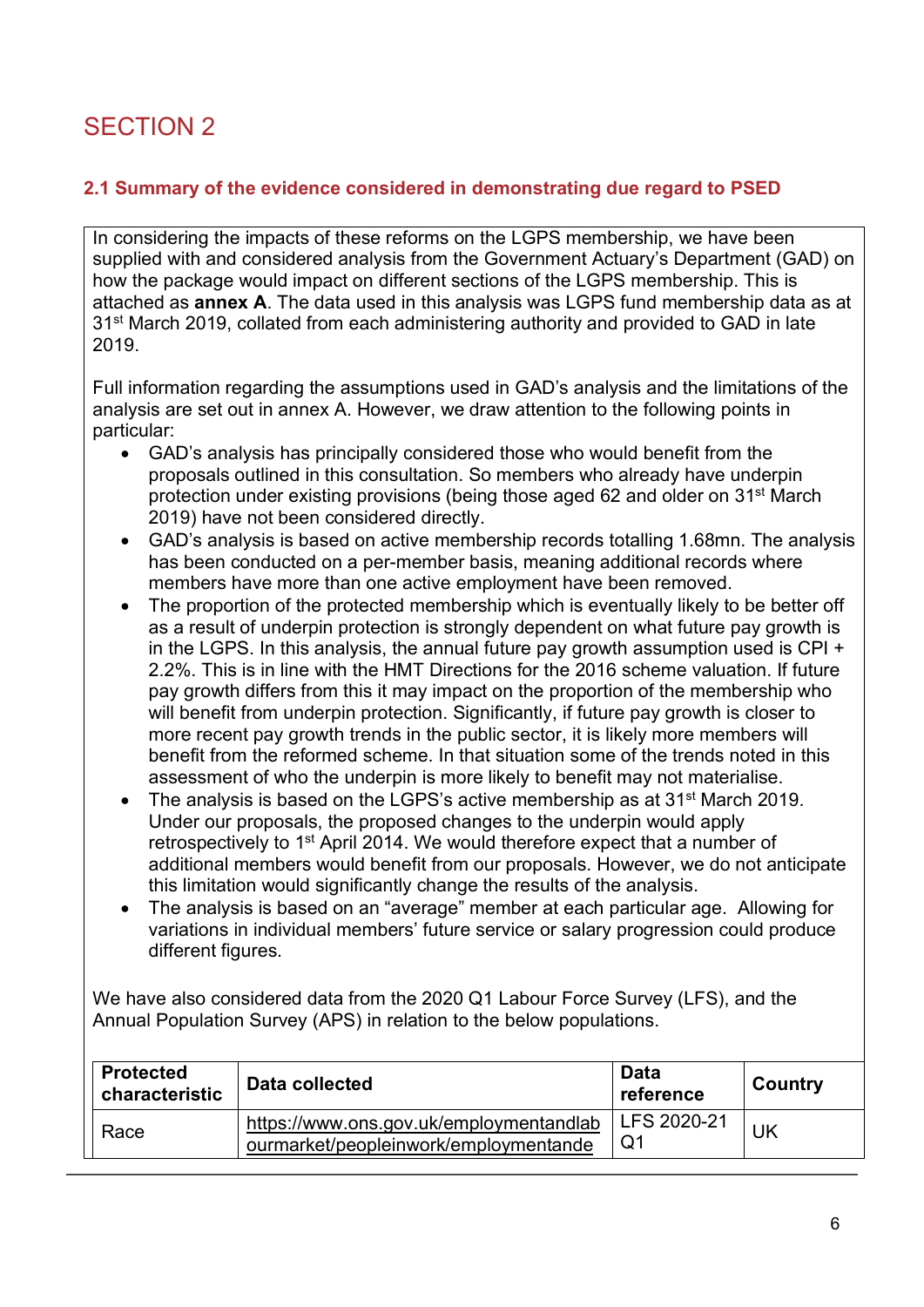|                            | mployeetypes/datasets/labourmarketstatus<br>byethnicgroupa09                                                                                                                |                               |                             |  |
|----------------------------|-----------------------------------------------------------------------------------------------------------------------------------------------------------------------------|-------------------------------|-----------------------------|--|
| Religion                   | https://www.ons.gov.uk/peoplepopulationa<br>ndcommunity/culturalidentity/religion/datas<br>ets/religioneducationandworkinenglandand<br>wales                                | APS 2019                      | England and<br>Wales        |  |
| <b>Marital status</b>      | https://www.ons.gov.uk/peoplepopulationa<br>ndcommunity/populationandmigration/popu<br>lationestimates/datasets/populationestimat<br>esbymaritalstatusandlivingarrangements | LFS 2020-21<br>Q1             | England and<br><b>Wales</b> |  |
| <b>Disability</b>          | https://www.ons.gov.uk/employmentandlab<br>ourmarket/peopleinwork/employmentande<br>mployeetypes/datasets/labourmarketstatus<br>ofdisabledpeoplea08                         | LFS 2020-21<br>Q <sub>1</sub> | <b>UK</b>                   |  |
| Sexual<br>orientation      | Data unavailable                                                                                                                                                            |                               |                             |  |
| Gender<br>reassignment     | Data unavailable                                                                                                                                                            |                               |                             |  |
| Pregnancy and<br>maternity | Data unavailable                                                                                                                                                            |                               |                             |  |

The LFS is the largest regular household survey in the UK. The survey covers people resident in private households, National Health Service (NHS) accommodation and student halls of residence. However, it does not cover any other communal establishments. A nationally representative sample of approximately 100,000 people aged 16 and over in around 40,000 households are interviewed for the LFS. The survey may pose some limitations to our analysis as explored below.

- We have excluded those individuals who have answered "I don't know" to whether you are economically active or inactive. The individuals we have excluded represent 4% of the LFS. These have been excluded from the equality analysis to ensure public sector level data isn't skewed.
- We have also excluded those who are economically inactive (20% of the LFS) as this would have given a misrepresentation of the working population for the public sector workforce from the LFS.
- Data from the LFS for the working population on ethnicity, marital status and disability are based on the proportion of individuals who are economically active. These individuals are aged 16 and over and are either in employment or unemployed. The unemployed in this instance are defined as those aged 16 and over, who are without work but have actively sought work in the last 4 weeks and are available to start work in the next 2 weeks.
- Additionally, as the LFS is survey data, it provides estimates of population characteristics rather than exact figures. Confidence intervals are used to present the sampling variability. For the LFS the confidence interval is 95%, so it is expected that in 95% of the survey samples, the resulting confidence interval will contain the true value of surveying the whole population.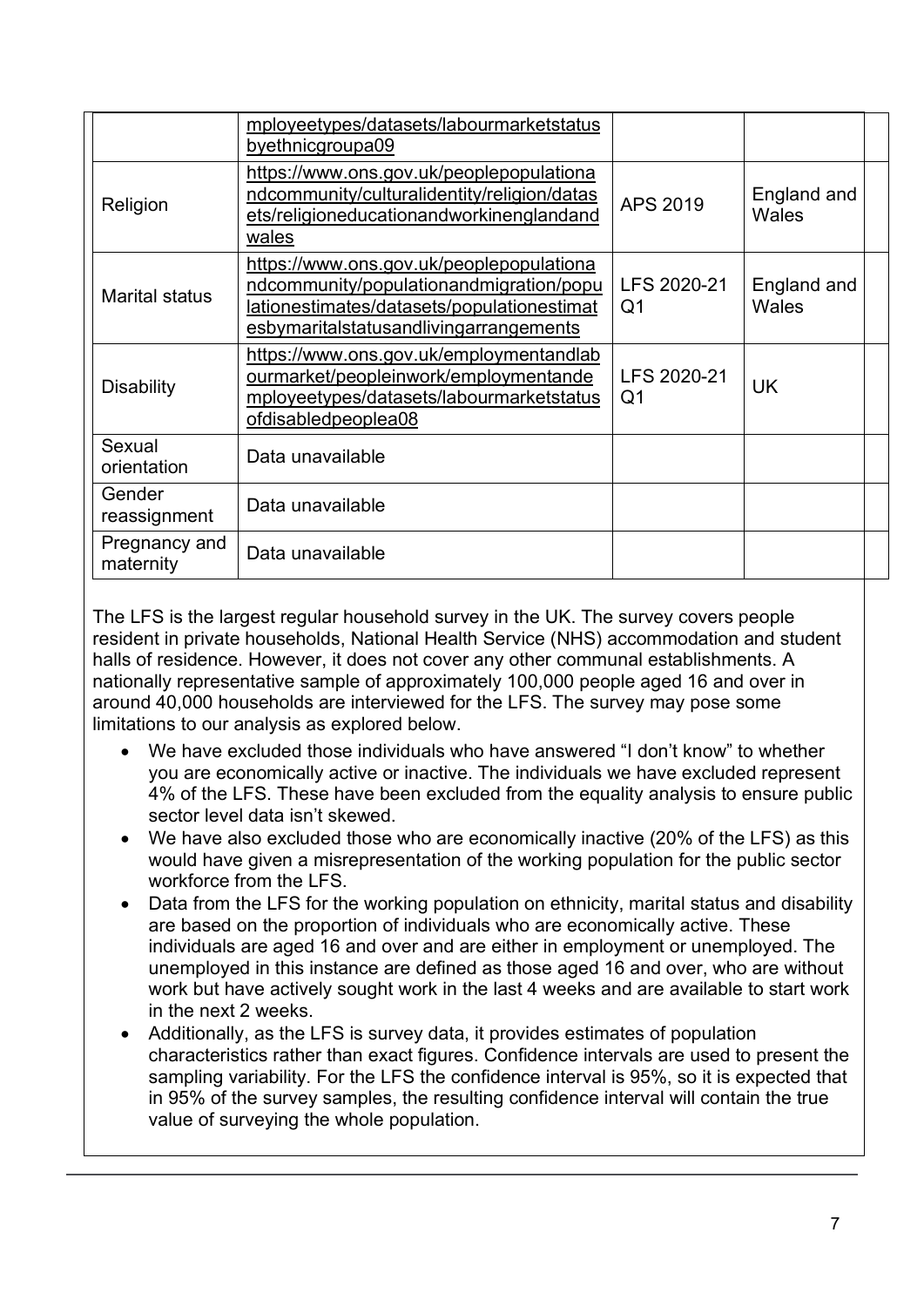The APS is compiled from interviews for the LFS along with additional regional samples. The APS comprises the main variables from the LFS, with a much larger sample size. Consequently, the APS supports more detailed breakdowns than can be reliably produced from the LFS. This survey has been used for religion and to check consistency across the other protected characteristics which the limitations have been explored below.

- Data for Religion is based on the APS for England and Wales. This also includes those who are economically inactive, i.e. those without a job who have not actively sought work in the last four weeks, and/or are not available to start work in the next two weeks. This means we are not comparing the same populations between characteristics, as these percentages include the 20% of the population who are economically inactive.
- However, when we compare the APS to the LFS proxy for the public sector there isn't much dispersion. For example, 0.4% of the public sector identify as Jewish compared to 0.5% of the England and Wales population. We therefore think these percentages are robust enough to use as proxies in our analysis, but we will keep monitoring and evaluating this.

## **2.2 Assess the impact**

#### **Age**

The proposals outlined here are intended to remove age discrimination, which had been found to be unlawful in the firefighters' and judicial pension schemes, from the LGPS rules governing the underpin. After the changes proposed, we would expect there to be greater equality in how the underpin applies to members based on their age.

The data shows that there would remain some differences in how the underpin applies across age ranges, and we set out below why this is the case.

#### Data

March 2019 data supplied to GAD by LGPS administrators included an age breakdown of active LGPS membership, showing the following age distribution<sup>[6](#page-7-0)</sup> across the scheme:

<span id="page-7-0"></span>

| Age range | <b>Total number of members</b><br>(000s) | <b>Proportion of total</b> |
|-----------|------------------------------------------|----------------------------|
| $16 - 20$ | 26                                       | 1.55%                      |
| $21 - 25$ | 86                                       | 5.13%                      |
| 26-30     | 122                                      | 7.28%                      |
| $31 - 35$ | 153                                      | 9.13%                      |
| 36-40     | 189                                      | 11.28%                     |
| 41-45     | 202                                      | 12.05%                     |
| 46-50     | 261                                      | 15.57%                     |
| 51-55     | 278                                      | 16.59%                     |
| 56-60     | 222                                      | 13.25%                     |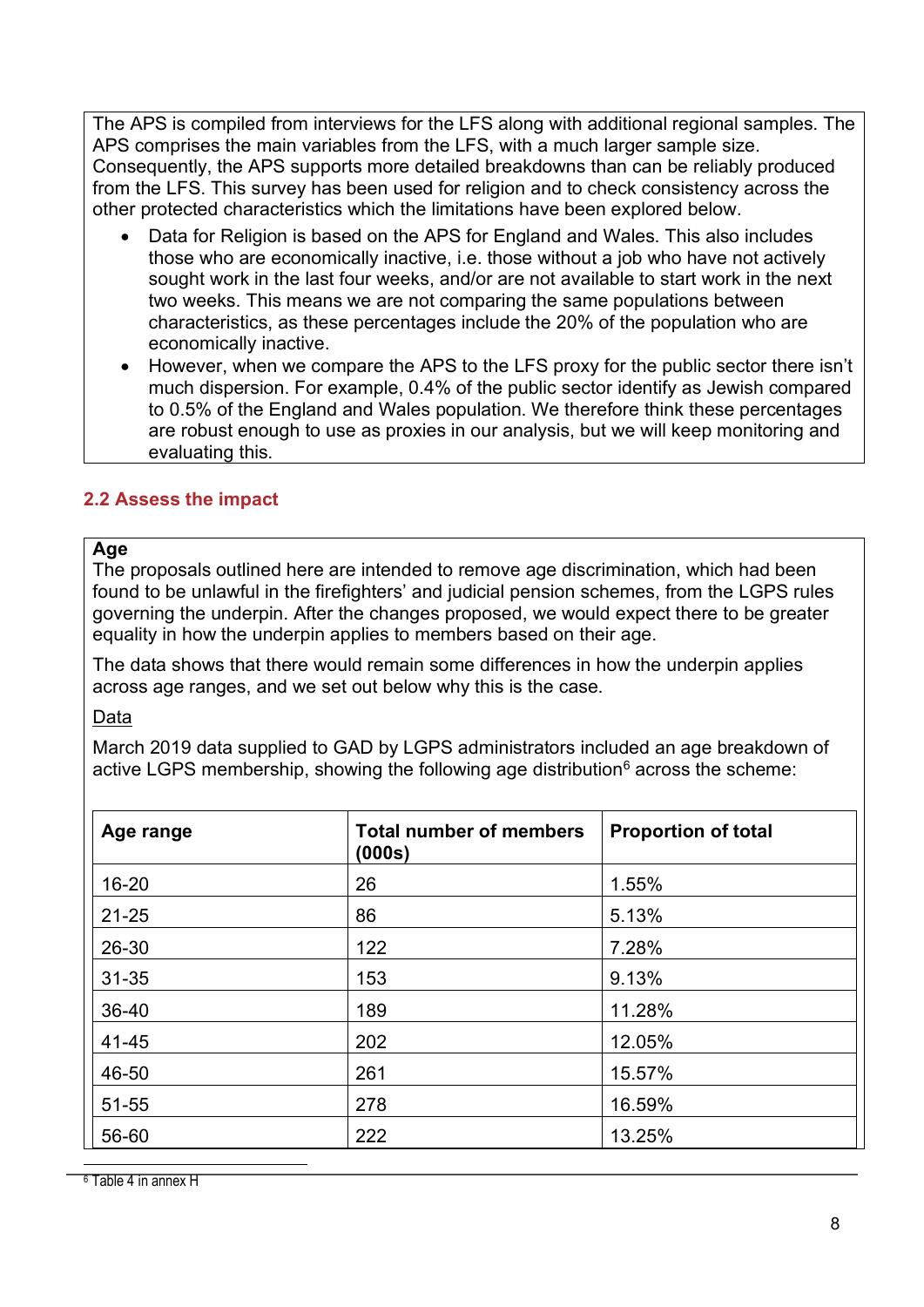| 61-65      | 112   | 6.68%   |
|------------|-------|---------|
| 66-70      | 20    | 1.19%   |
| $ 71-75$   | 5     | 0.30%   |
| <b>All</b> | 1,676 | 100.00% |

As can be observed, LGPS active membership is not uniformly distributed through age ranges and the group who make up the highest proportion of the total membership are in the 51-55 age group.

Based on the remedy proposed within the consultation paper, and described at a high-level in section 1, GAD have analysed which members would qualify for the proposed underpin, and broken this down by age<sup>7</sup>:

| Age range | <b>Total number of members</b><br>expected to qualify (000s) | <b>Proportion of total</b> |
|-----------|--------------------------------------------------------------|----------------------------|
| 16-20     | $\boldsymbol{0}$                                             | 0.00%                      |
| $21 - 25$ | 1                                                            | 0.15%                      |
| 26-30     | 12                                                           | 1.78%                      |
| $31 - 35$ | 39                                                           | 5.78%                      |
| 36-40     | 68                                                           | 10.07%                     |
| 41-45     | 84                                                           | 12.44%                     |
| 46-50     | 135                                                          | 20.00%                     |
| 51-55     | 171                                                          | 25.33%                     |
| 56-60     | 145                                                          | 21.48%                     |
| 61-65     | 20                                                           | 2.96%                      |
| 66-70     | $\mathbf 0$                                                  | 0.00%                      |
| 71-75     | $\mathbf 0$                                                  | 0.00%                      |
| All       | 675                                                          | 100.00%                    |

GAD have also considered which members would benefit from the proposed underpin (i.e. where the final salary benefit is higher) and broken this down by  $age<sup>8</sup>$ :

<span id="page-8-1"></span>8 Table 5. This analysis does not include members who already have underpin protection – i.e. those aged 62 or above at 31<sup>st</sup> March 2019.

<span id="page-8-0"></span><sup>7</sup> Table 4. This analysis does not include members who already have underpin protection – i.e. those aged 62 or above at 31st March 2019.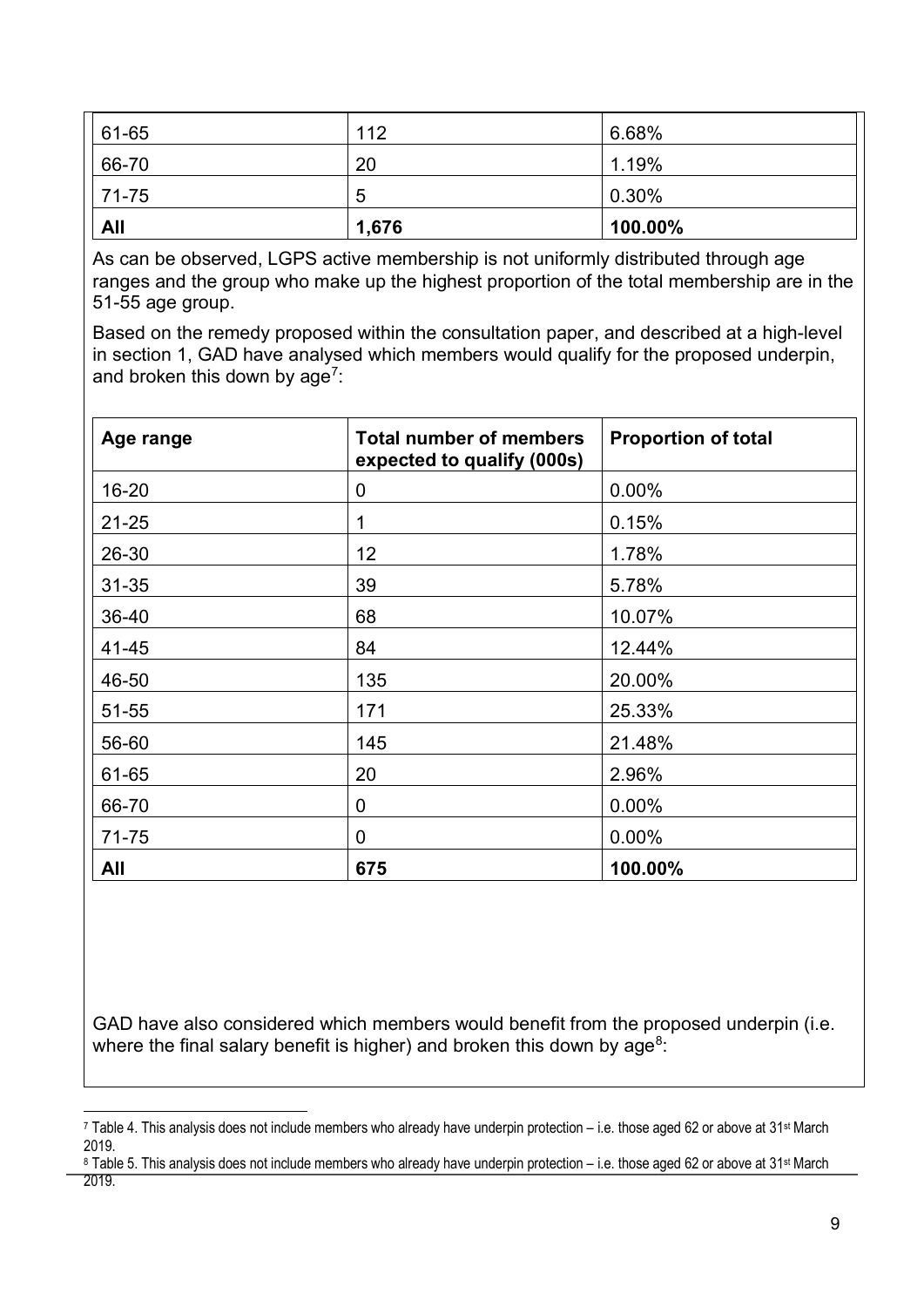| Age range | <b>Total number of members</b><br>expected to benefit (000s) | <b>Proportion of total</b> |
|-----------|--------------------------------------------------------------|----------------------------|
| 16-20     | 0                                                            | 0.00%                      |
| $21 - 25$ | 1                                                            | 0.32%                      |
| 26-30     | 9                                                            | 2.91%                      |
| $31 - 35$ | 25                                                           | 8.09%                      |
| 36-40     | 35                                                           | 11.33%                     |
| 41-45     | 45                                                           | 14.56%                     |
| 46-50     | 89                                                           | 28.80%                     |
| 51-55     | 105                                                          | 33.98%                     |
| 56-60     | 0                                                            | 0.00%                      |
| 61-65     | 0                                                            | 0.00%                      |
| 66-70     | $\mathbf 0$                                                  | $0.00\%$                   |
| 71-75     | $\mathbf 0$                                                  | 0.00%                      |
| All       | 309                                                          | 100.00%                    |

## Analysis

Figure 2 in annex A presents the findings of the above tables in a graph. This shows that, broadly, the likelihood of a member either qualifying for the revised underpin or benefitting from the revised underpin reflects the age profile of the LGPS generally.

However, it is also clear from figure 4 that there are some differences in how the proposed underpin would apply based on age. In particular:

- members between 41 and 60 are more likely to qualify, and those between 16 and 40 less likely to qualify.
- members between 41 and 55 are more likely to benefit (i.e. where the final salary pension would be higher), and those between 16 and 35 and over 55 are less likely to benefit.

These trends reflect a number of points. Significantly, in relation to qualification for the proposed underpin, it reflects that under our proposals members would need to have been in active membership of the LGPS on 31<sup>st</sup> March 2012 to qualify for the underpin. The proportion of members active in the scheme as at 31st March 2019 who had been members of the scheme on 31st March 2012 is lower for younger members, as experience shows they have a higher withdrawal rate from active scheme membership.

It is proposed that we retain this qualification date in underpin regulations to reflect the fact that transitional protection across public service pension schemes was always designed to help members with the transition from the old scheme designs to the new (principally, in the LGPS, in relation to the move from a final salary to a career average structure). We therefore consider it would be inappropriate to grant underpin protection to those joining the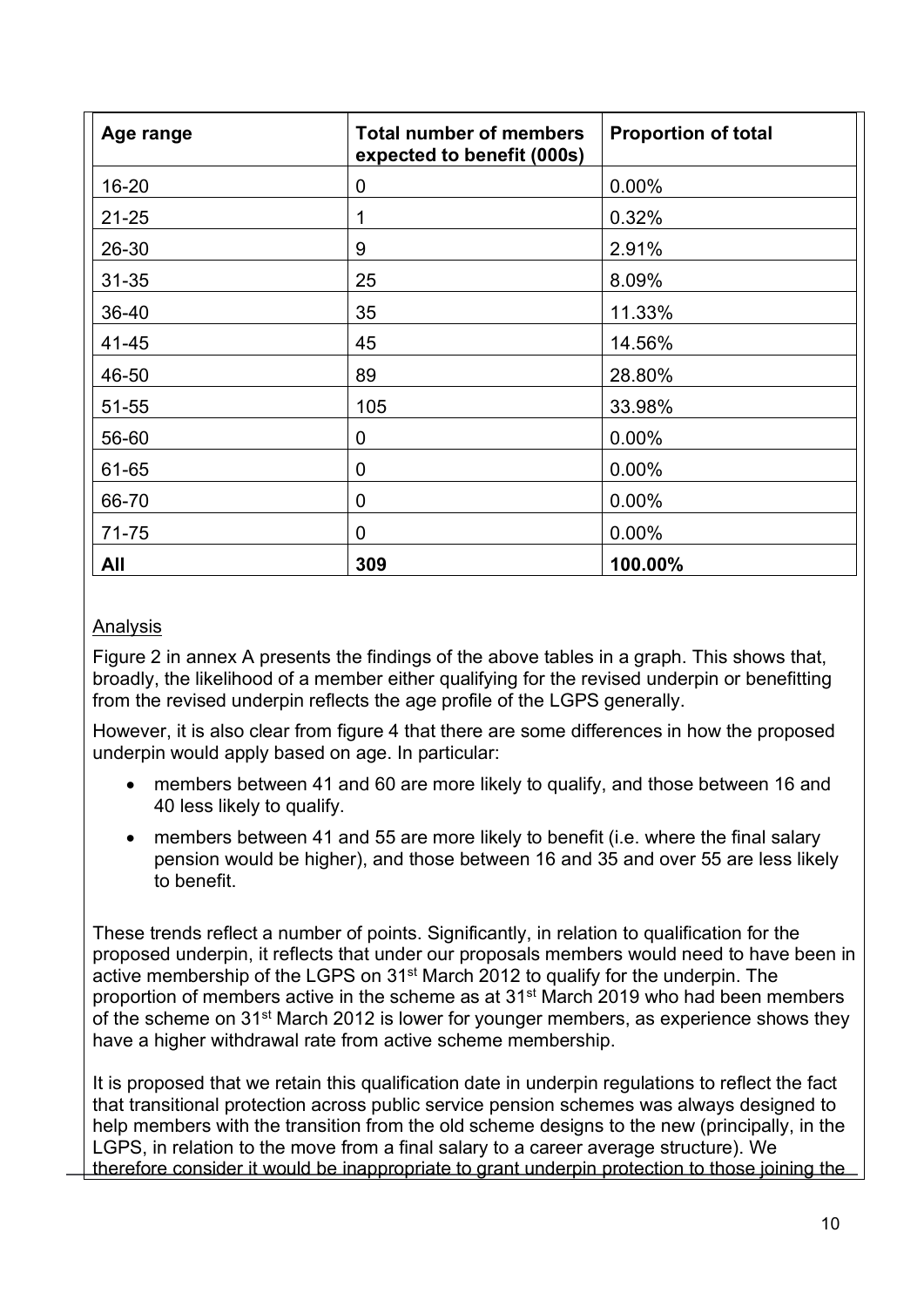scheme on or after 1<sup>st</sup> April 2014, as they joined the scheme when it had already been reformed.

In relation to members who joined the LGPS in the final salary scheme after 31 March 2012 and who were ineligible for transitional protection regardless of their age, they were not subject to the discrimination identified by the Courts.

The purpose of the transitional protection was to protect those closest to retirement, and so with least time to prepare, from the changes. The introduction of the reformed schemes was publicised at the time and was the subject of widespread media scrutiny. Anyone joining after 31 March 2012 could, therefore, reasonably be expected to have known when they entered service that they would join or be moved to the reformed scheme. They could not have expected to remain in, or join, the final salary scheme. Consequently, they are also not within scope of the proposals set out in the consultation.

The figures also show that members in certain age ranges (particularly those between 41 and 55 as at 31<sup>st</sup> March 2019) would be more likely to benefit than those in the latter stages of their career and those at the early stages of their career.

Partly this is a consequence of the point discussed above – i.e. that members would have to have been in the LGPS on 31<sup>st</sup> March 2012 to qualify for underpin protection, and older scheme members are more likely to have been so. However, it is also partly due to our understanding (based on analysis of previous member experience) of how members' career average and final salary benefits are likely to compare over the underpin period, 2014 to 2022, for different age groups. Specifically, we anticipate that those aged between 41 to 55 are:

- more likely to remain in active service until such time as their final salary benefits are higher than their career average benefits than younger colleagues. This is reflected in the assumed voluntary withdrawal rates used which are shown in Table B3 in annex A.
- more likely to have salary growth/ promotional pay increases over the underpin period (including increases after the end of the underpin period) than their older colleagues, resulting in the final salary benefit being higher. Again this assumption is reflected in the assumptions made for promotional pay increases shown in Table B2 in annex A (noting that members aged 41 to 55 in 2019 would be aged between 36 and 50 in 2014).

These differences in outcome between different age groups reflect that final salary schemes typically benefit members with particular career paths (for example, they usually favour highearners with long service).

Over time, we would expect the age group of LGPS members who have underpin protection and who would be likely to benefit from underpin protection to continue to mature. As noted in section 1, under our proposals, from 1<sup>st</sup> April 2022 all LGPS membership would accrue on a career average basis, without ongoing underpin protection. This reflects the Government's original desire to phase out final salary membership of public service pension schemes, and to replace them with career average pension rights, which we believe are fairer and more sustainable.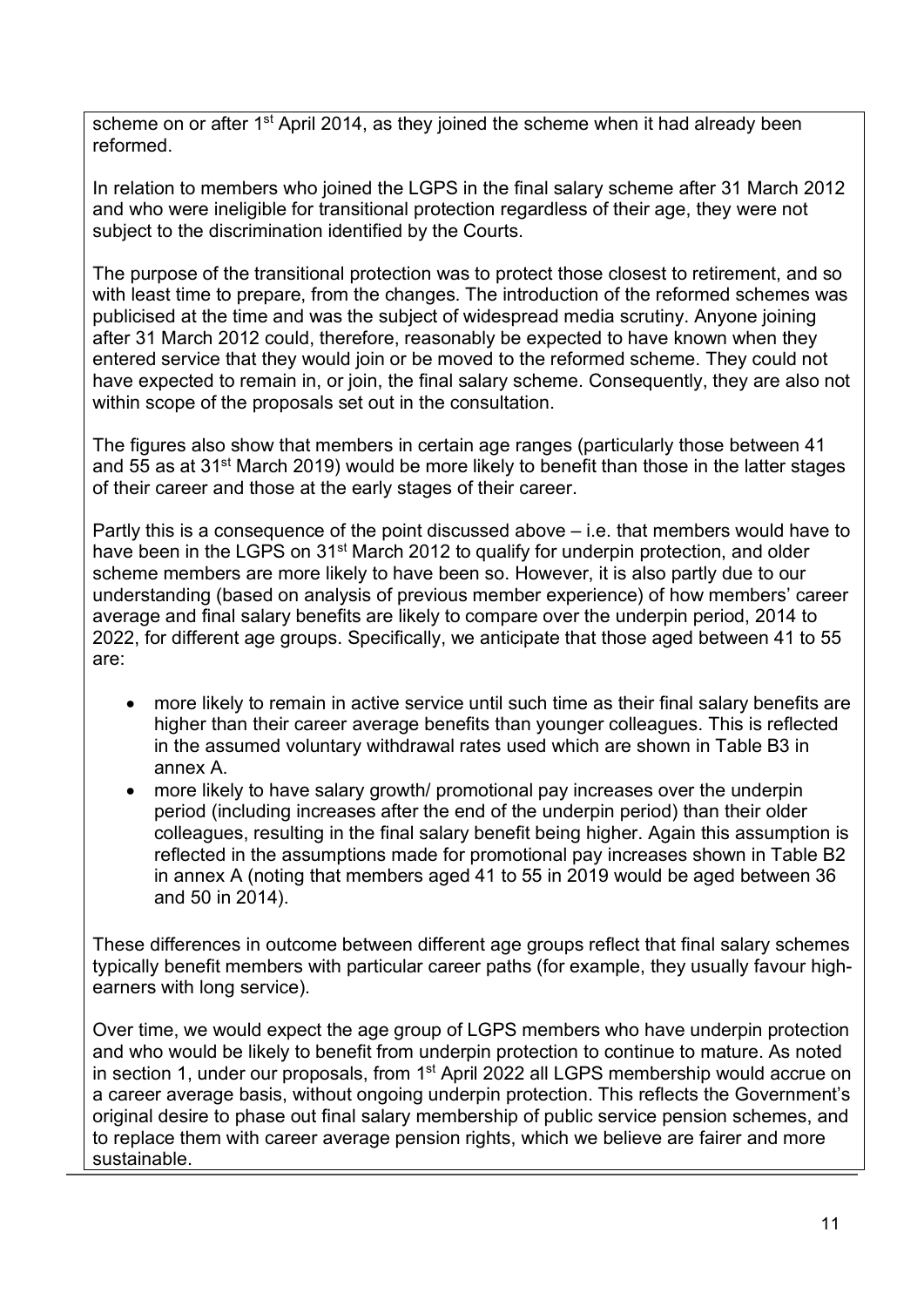Nevertheless, to ensure that younger members with underpin protection have protection that is equivalent to their older colleagues, we propose that members with underpin protection will retain an ongoing final salary link until the earlier of the date they leave active service or reach their 2008 Scheme normal retirement age. This will ensure that younger members who are currently at an early stage of their career, and who may have promotions and other salary increases later in their career, have an equivalent underpin test to their older colleagues (i.e. allowing for career progression). Members who return to active membership and aggregate their pension records without a disqualifying break in service (i.e. five years or more) would retain their final salary link

#### **Sex**

We expect some minor differences in how the underpin would apply based on gender, as described in this section.

#### Data

March 2019 data supplied to GAD by LGPS administrators shows that the LGPS active membership is predominantly female<sup>9</sup>:

| <b>Sex</b>   | <b>Total number of members</b><br>(000s) | <b>Proportion of total</b> |
|--------------|------------------------------------------|----------------------------|
| Male         | 439                                      | 26.19%                     |
| Female       | 1,238                                    | 73.87%                     |
| <b>Total</b> | 1.676                                    | $100.00\%$ <sup>10</sup>   |

GAD's analysis of our proposed underpin show that the proportion of men and women who would qualify for underpin protection and benefit from that protection (i.e. where the final salary benefit is calculated to be higher) broadly matches the profile of the scheme<sup>[11](#page-11-2)</sup>. As at 31st March 2019:

- 74% of scheme members were female, and 26% male
- 73% of the scheme members who were estimated to qualify for the proposed underpin protection were female, and 27% male
- 73% of the scheme members who were estimated to benefit from the proposed underpin (i.e. where the final salary benefit is higher) were female, and 27% male

<span id="page-11-0"></span><sup>9</sup> Figure 1b and table 4 of annex H.

<span id="page-11-1"></span><sup>10</sup> Difference in total and individual numbers reflects rounding.

<span id="page-11-2"></span><sup>&</sup>lt;sup>11</sup> Figures 1a and 1b and table 1 of annex H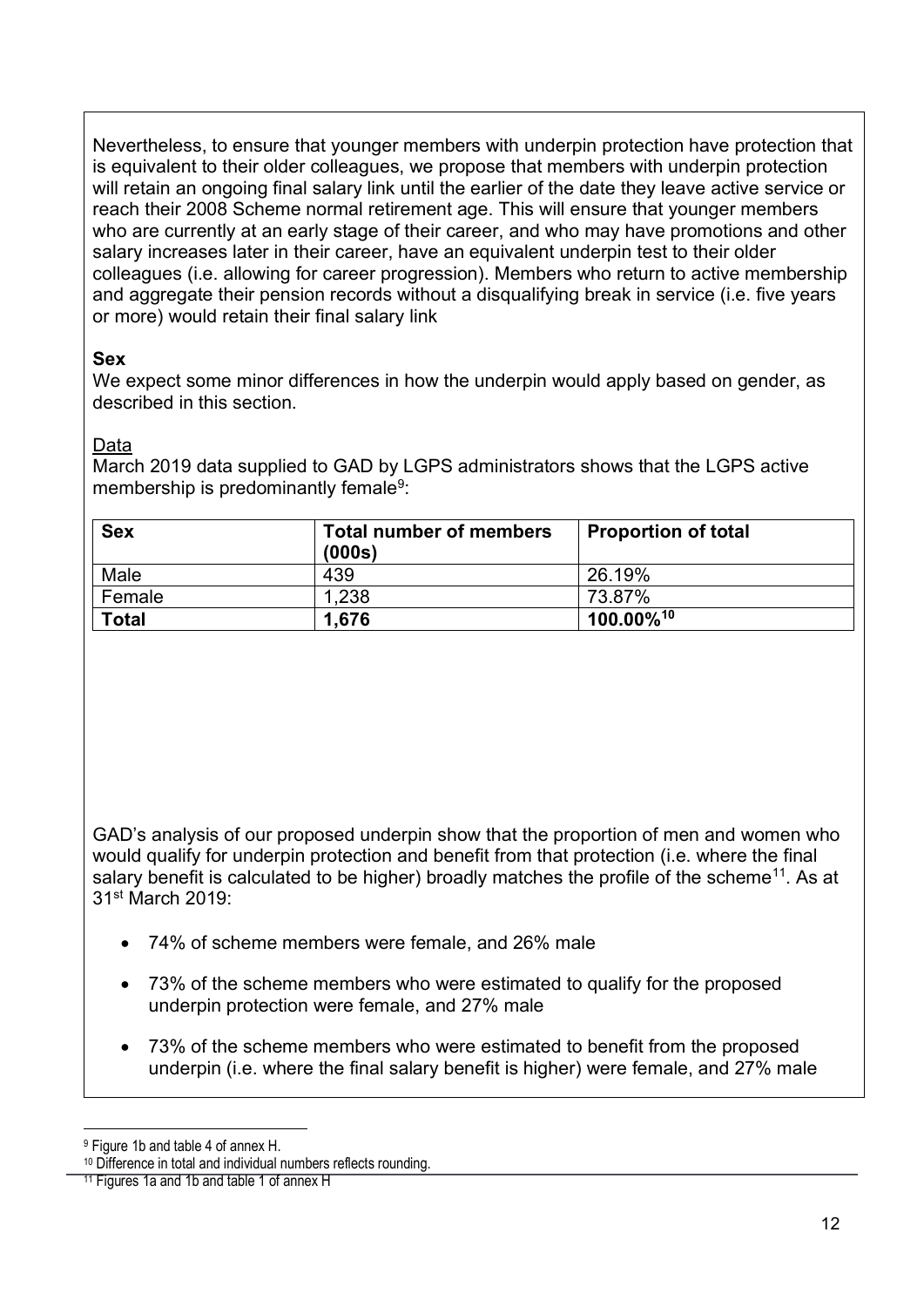In addition, men and women are estimated to qualify and benefit from the underpin in similar proportions:

| <b>LGPS populations</b> | Proportion who qualify for<br>proposed underpin | <b>Proportion who benefit from</b><br>proposed underpin |
|-------------------------|-------------------------------------------------|---------------------------------------------------------|
| Male                    | 42%                                             | 19%                                                     |
| Female                  | 40%                                             | 18%                                                     |

This shows that men are marginally more likely to qualify for the proposed underpin protection and to benefit from that underpin protection.

GAD have also supplied analysis which shows, for an average member, the likelihood that they would:

a) qualify for underpin protection at any given age, and

b) benefit from underpin protection at any given age.

This is presented visually at figure 2 in annex A and shows that at most ages men are more likely to qualify for, and benefit from, underpin protection than women.

#### Analysis

As set out above, the proportion of men and women who would qualify for underpin protection and benefit from that protection under our proposals closely matches the profile of the scheme.

However, as a proportion of their membership, men are marginally more likely to qualify for the proposed underpin and also more likely to benefit from that underpin protection.

It is anticipated that men would be marginally more likely to qualify for the underpin under our proposals, based on the data used in this analysis, because the average man would be expected to have a lower voluntary withdrawal rate than the average woman, based on LGPS experience. This reflects the fact that women are more likely to have breaks in employment due to childcare and other caring responsibilities<sup>[12](#page-12-0)</sup>. Our proposals to allow for breaks in service of up to five years during which a member would retain underpin protection would help ensure that female members are not disadvantaged by their increased likelihood of having breaks in employment. This would have a positive impact on those that share this protected characteristic.

It should also be noted that GAD's analysis is based on the LGPS's active membership in March 2019. As our proposals are that the amended regulations would be applied retrospectively to April 2014, a number of members who would benefit from the proposed underpin are not included in this analysis (being those who were previously in the scheme on 31<sup>st</sup> March 2012 and re-joined after 1<sup>st</sup> April 2014 without a five year break in service). As female members are assumed to have a higher rate of voluntary withdrawal, it is possible that a greater proportion of female members would be included in this tranche of membership.

It is anticipated that men would be marginally more likely to benefit from underpin protection under our proposals because, in line with previous scheme experience, the average male

<span id="page-12-0"></span><sup>12</sup> <http://www.parliament.uk/briefing-papers/sn06838.pdf>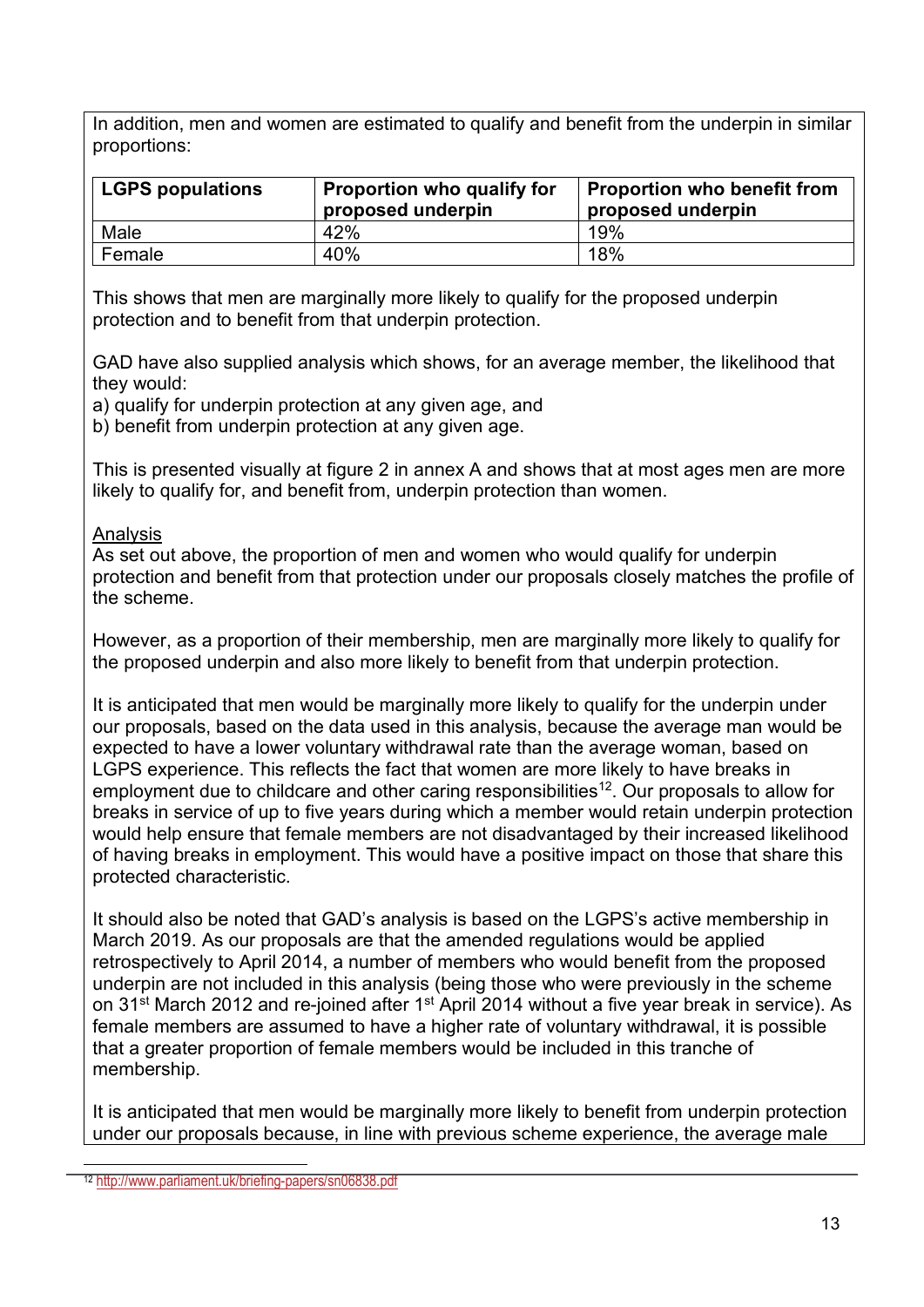LGPS member would be expected to have higher salary progression than the average woman and that women are generally expected to have higher voluntary withdrawal rates than men. Members with longer scheme membership and with higher salary progression would be more likely to receive an addition to their pension through the underpin (i.e. where the final salary benefit is higher). These differential impacts reflect the workings of a final salary scheme, and demonstrate some of the effects that can arise under that design. This inherent issue with final salary schemes is one of the reasons why the Government is keen to move public service pension schemes to career average benefit accrual across the board from April 2022, which are fairer and more sustainable.

## **Other protected characteristics**

Limited data specific to the LGPS in England and Wales is available in relation to other protected characteristics. However, we do not consider that the changes to underpin protection proposed in the consultation will result in any differential impact to LGPS members with the following protected characteristics: disability, race, religion or belief, gender reassignment, pregnancy and maternity, sexual orientation and marriage/civil partnership. Further discussion on these topics is outlined below.

## Race, religion, disability and marital status impact

There is limited membership data available across public service pension schemes on race, religion, disability and marital status as the LFS has no information about pension membership. The LFS does however break down results to public sector level, which we will use as a proxy for public service pension schemes for race and disability. For religion the APS has been used as a proxy for the public service pension schemes as it can be broken down into public sector level too. We know that the civil service, a sub-section of the public sector workforce, has broadly the same level of representation of ethnic minorities as the UK population so we can confidently assume this holds true for the remainder of the public sector. Tables A-C and graph 1 show the distribution of the total population compared to the public sector population.

Although there are limitations with formal religion, race, disability and marital status data, the Government recognises the need to continually monitor the race and disability status of public service workforces and the relationship with scheme membership. It also acknowledges the importance of using new data obtained to inform these reviews and the development of pension policies.

Table A indicates that the breakdown of ethnicity within the public sector is broadly consistent with the UK population. We therefore assume this to be the same within public service pension schemes. Although Black/African/Caribbean individuals are slightly overrepresented in the public sector relative to the UK population, this is only by a small proportion. Therefore, we would not expect Black/African/Caribbean individuals to be affected by the changes to underpin protection to a larger extent relative to the UK population averages.

The changes to transitional arrangements of 2014 pension schemes will arguably affect white people the most as this ethnic minority represent 87.6% of the public sector. However, we do not anticipate there to be a differential impact in relation to the application of the underpin in relation to this ethnicity.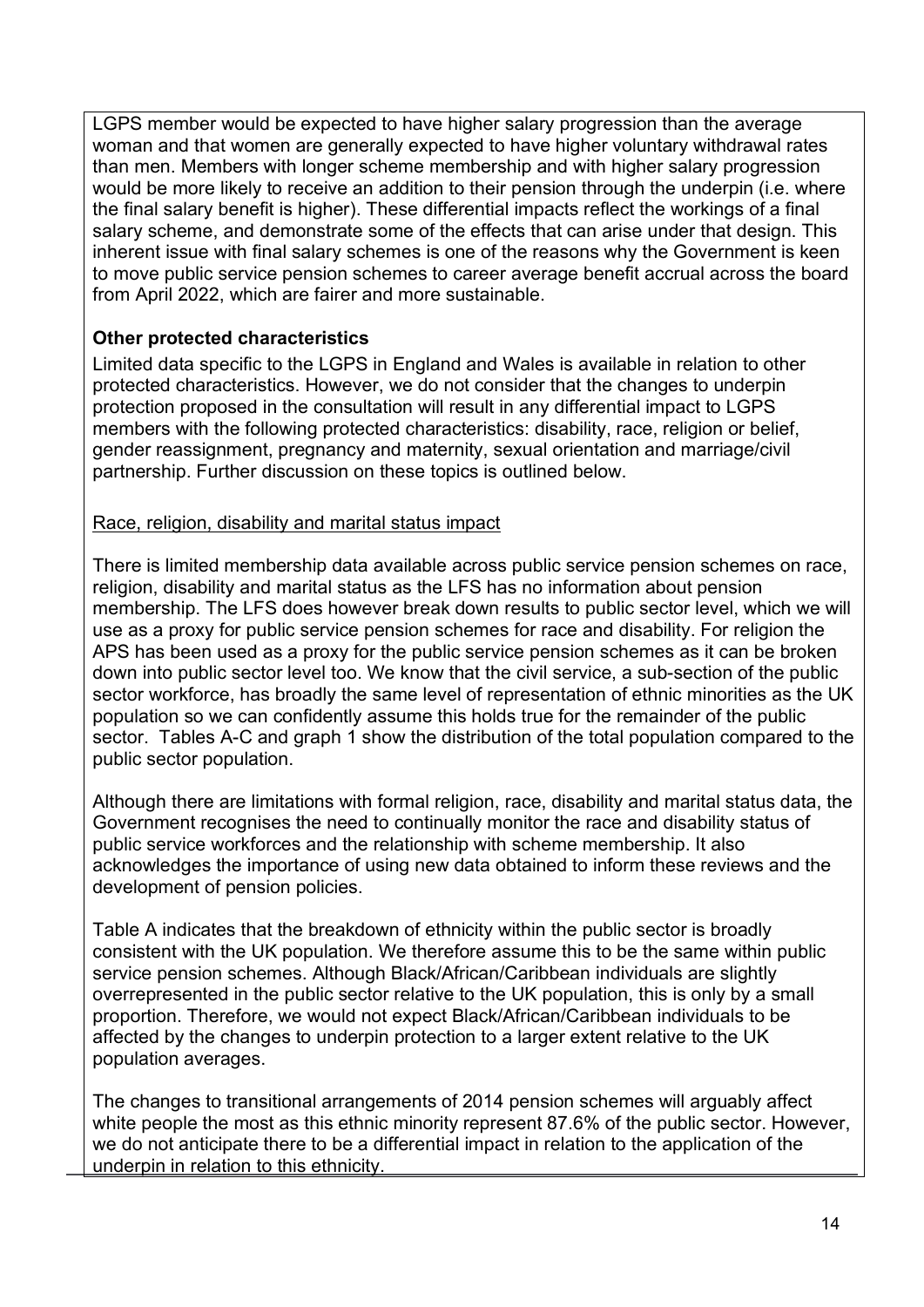| <b>Ethnicity</b>        | <b>Working population</b> | <b>Public sector Population</b> |
|-------------------------|---------------------------|---------------------------------|
| White                   | 88%                       | 88%                             |
| Mixed                   | $1\%$                     | 1%                              |
| Indian                  | 3%                        | 2%                              |
| Pakistani               | 2%                        | 1%                              |
| Bangladeshi             | $1\%$                     | 1%                              |
| Chinese                 | 0%                        | 0%                              |
| Black/African/Caribbean | 3%                        | 4%                              |
| Other ethnic groups     | 3%                        | 3%                              |

## **Table A - Total and public sector population by ethnicity**

*Source: LFS Q1 2020*

Table B shows the distribution of those with disabilities as defined under the Equality Act 2010. It suggests that individuals with disabilities are overrepresented in the public sector. Based on the data available, we do not consider that the proposals we are consulting on are likely to have differential impacts on individuals with a disability.

## **Table B: Total and public sector population by disability**

| <b>Disability</b>         | <b>Working population</b> | <b>Public sector Population</b> |
|---------------------------|---------------------------|---------------------------------|
| Equality act disabled     | 14%                       | 16%                             |
| Not equality act disabled | 86%                       | 84%                             |

*Source: LFS Q1 2020*

Graph 1 shows a visual representation of the public sector workforce compared to the total population. This shows that those identifying as Christian or no religion are overrepresented in the public sector relative to the UK. The other religions are underrepresented in the public sector relative to the UK population. We do not consider that the proposals we are consulting on are likely to have differential impacts on individuals with a religious affiliation.

## **Graph 1: Total and Public sector population by religion**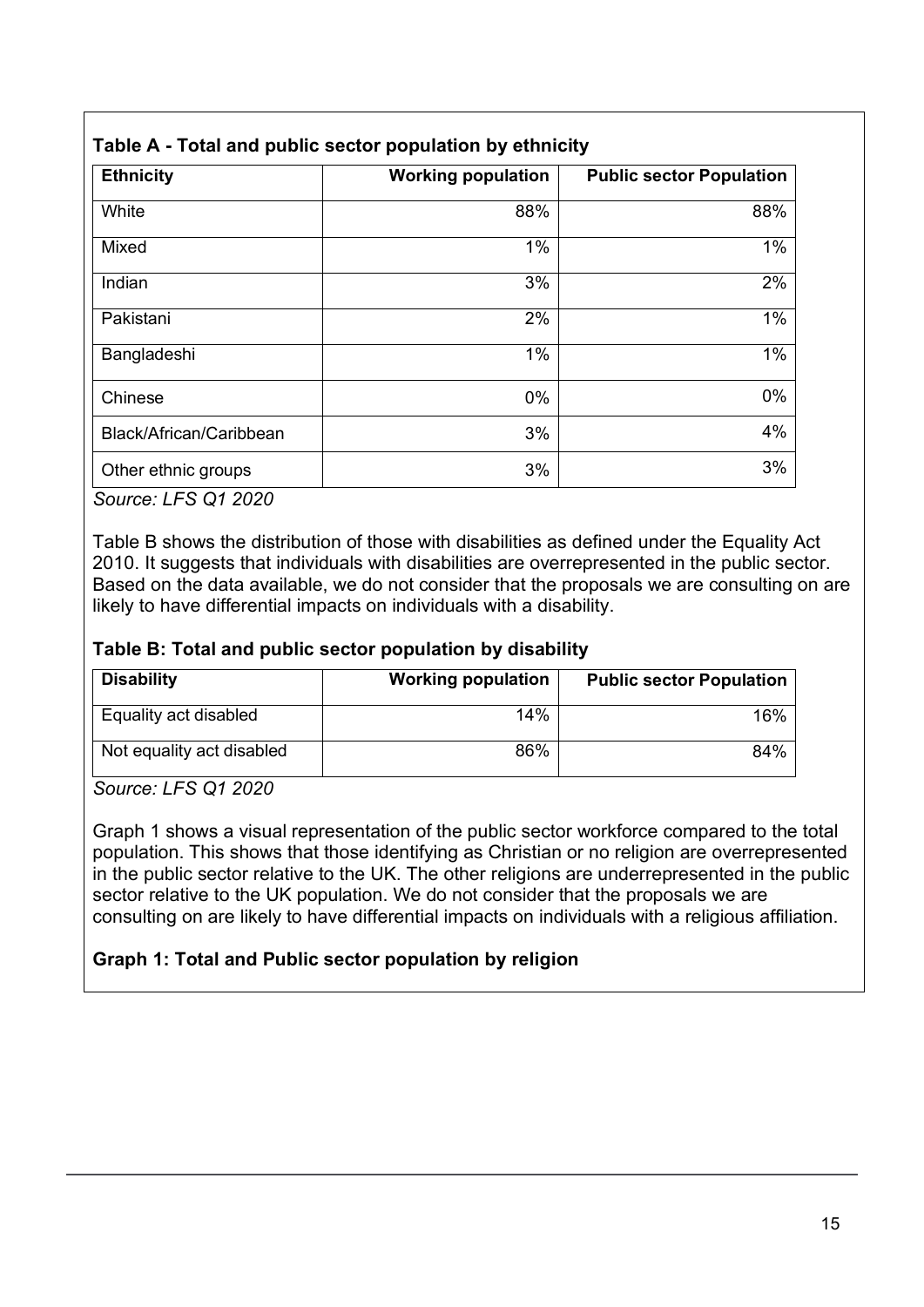

#### *Source: APS 2019*

Table C shows that people who are married, cohabiting or in a civil partnership are overrepresented in the public sector and therefore the changes to transitional arrangements from the 2014 pension schemes will have a larger than expected effect on those people. Those who are not married are underrepresented in the public sector compared to the working population. However, we do not consider that the proposals we are consulting on are likely to have differential impacts on individuals of different marital statuses.

#### **Table C: Total and public sector population by marital status**

| <b>Marital status</b>                            | <b>Working population</b> | <b>Public sector Population</b> |
|--------------------------------------------------|---------------------------|---------------------------------|
| Married, cohabiting or in a<br>civil partnership | 56%                       | 64%                             |
| Not married                                      | 44%                       | 34%                             |

#### *Source: LFS Q1 2020*

#### Sexual orientation, gender reassignment, pregnancy and maternity

Data on sexual orientation, gender reassignment, pregnancy and maternity (other groups covered by the Equality Act 2010) is not available.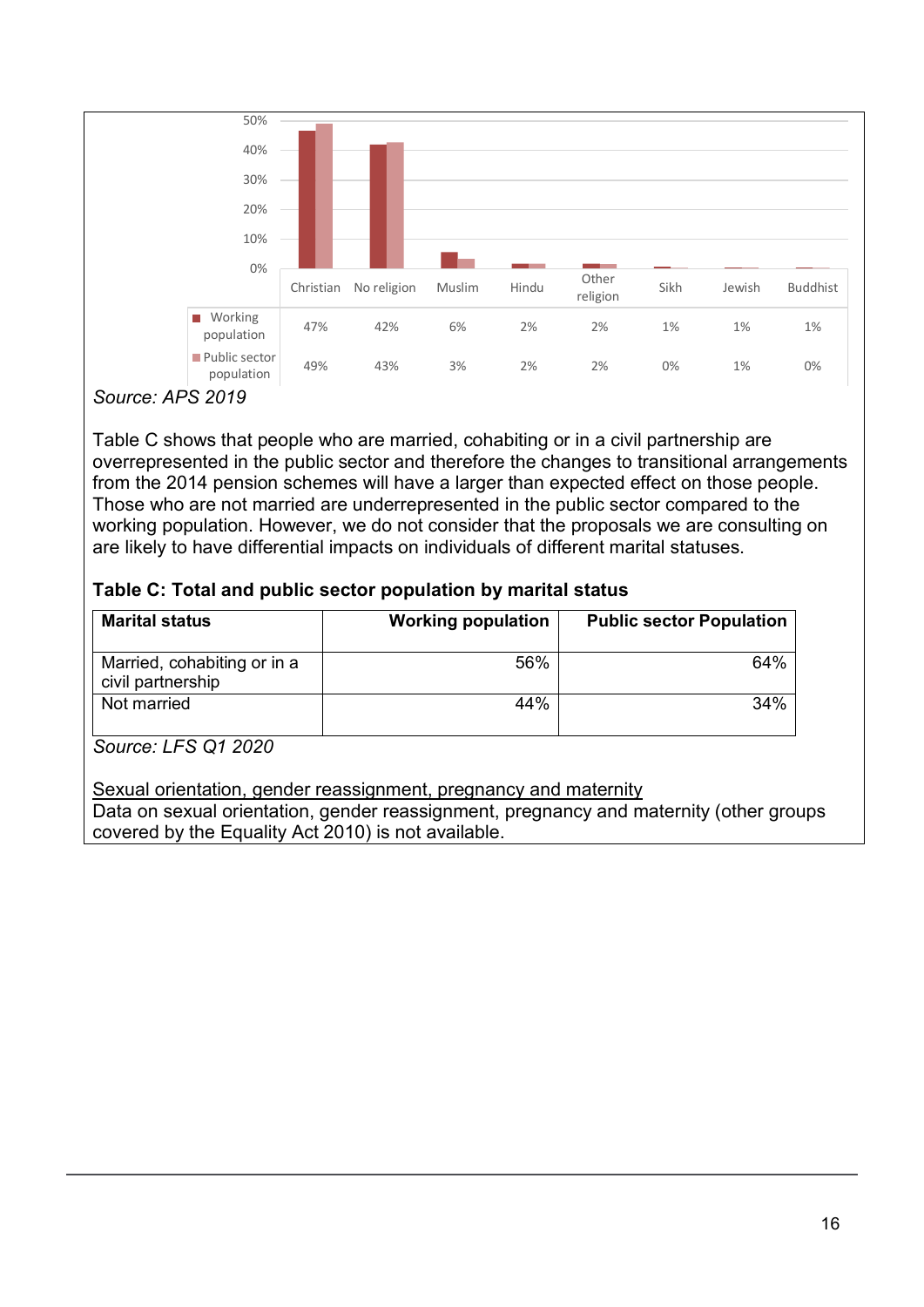## **2.3 Summary of the Analysis**

#### Age

The changes proposed will significantly reduce differential impacts in how the underpin applies based on a member's age, by removing the age-related qualifying criteria which the Government considers unlawful, following the McCloud and Sargeant cases.

Compared to the total active membership in March 2019, we anticipate some differences in how the underpin applies to different age groups – both in terms of qualification for the protection, and in relation to the members who would be likely to benefit from it. This reflects two main points:

- 1. Under our proposals, members will have to have been in active membership of the LGPS on 31<sup>st</sup> March 2012 to qualify for underpin protection. Younger members, who are more likely to have joined the LGPS since then, will be less likely to qualify. The Government is not proposing extending underpin protection to those who joined the LGPS after 31st March 2012 because:
	- $\circ$  For members joining after 1<sup>st</sup> April 2014, they joined the career average scheme and there is no need to provide protection to help them transition to the new scheme structure.
	- $\circ$  For members joining between 1<sup>st</sup> April 2012 and 31<sup>st</sup> March 2014, they joined the LGPS at a time when upcoming reforms were well publicised, and they could not have expected to remain in the final salary scheme.
- 2. Members between the ages of 41 and 55 as at 31<sup>st</sup> March 2019 are more likely to benefit from the underpin than other groups because, based on LGPS experience and future assumptions:
	- $\circ$  they are more likely to experience pay progression that would make the final salary benefit higher for the underpin period than their older colleagues, and
	- o they are more likely to remain in active membership than younger colleagues who would be expected to leave before they receive the pay progression necessary for the underpin to result in an addition to their pension.

These differential impacts reflect the workings of a final salary scheme, and demonstrate why the Government is keen to move local government pensions accrual to a career average basis from April 2022 to apply a fairer system to all future service.

#### Sex

Broadly, the proportion the proportion of men and women who would qualify for underpin protection and benefit from that protection matches the profile of the scheme.

Men are marginally more likely to qualify for underpin protection and to benefit from underpin protection. This reflects the fact that men would be expected to have higher salary progression than women and that women are expected to have higher voluntary withdrawal rates than men.

These differential impacts reflect the workings of a final salary scheme, and demonstrate why the Government is keen to move local government pensions accrual to a career average basis from April 2022 to apply a fairer system to all future service.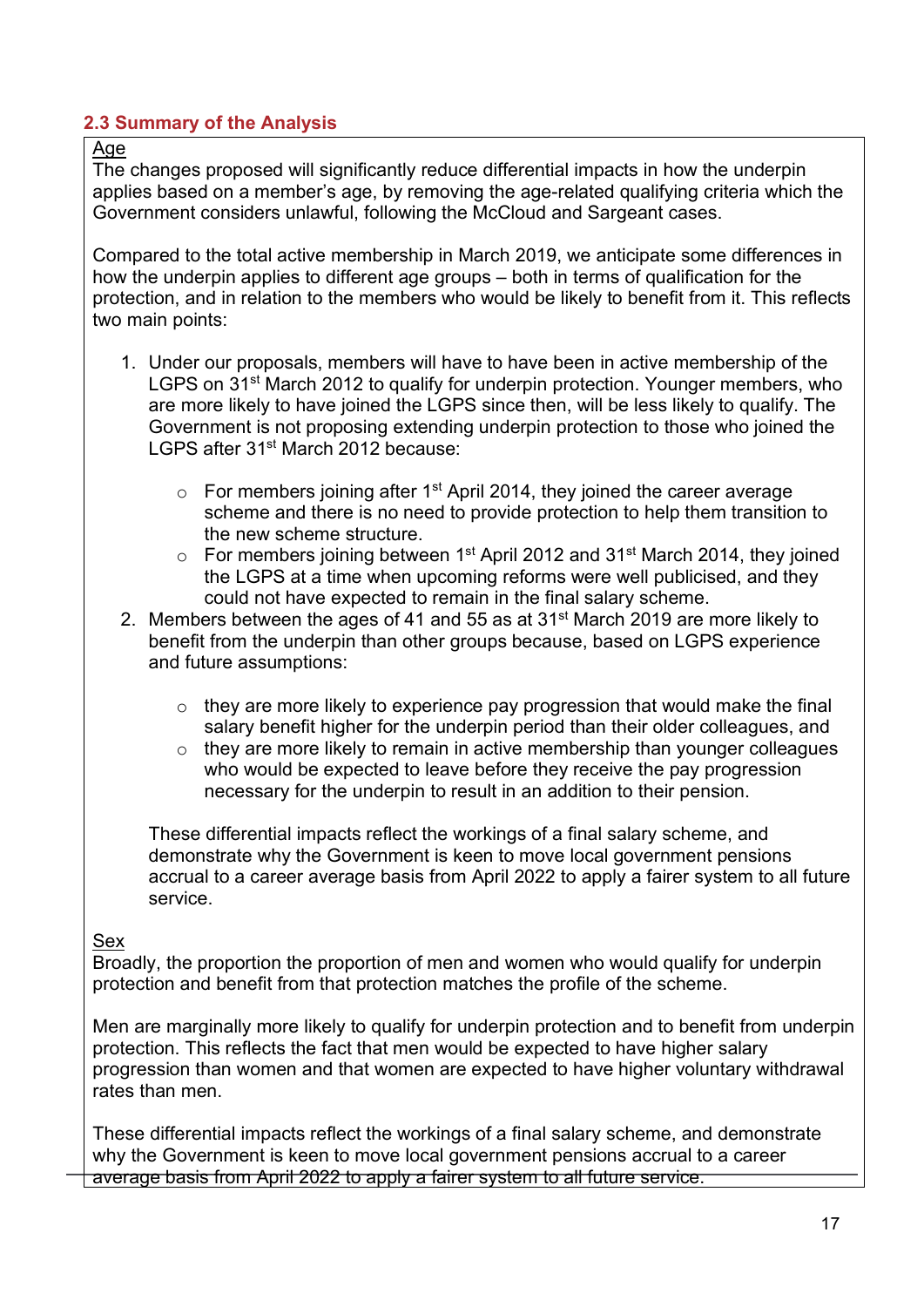### Other protected characteristics

Limited data specific to the LGPS in England and Wales is available in relation to other protected characteristics. However, we do not consider that the changes to underpin protection proposed in the consultation will result in any differential impact to individuals with the following protected characteristics: disability, race, religion or belief, gender reassignment, pregnancy and maternity, sexual orientation and marriage/civil partnership. We are seeking views from stakeholders in the consultation on whether further data sets are available that would help us consider the impacts, particularly in relation to these other protected characteristics.

It is not proposed that we take any mitigatory steps in relation to the potential effects on members with protected characteristics that we have observed in this analysis.

# SECTION 3

## **3.1 Decision Making**

Following the assessment undertaken here, we intend to consult on introducing the changes to the LGPS outlined in section 1. The consultation will include a summary of our analysis to help stakeholders come to an informed view of the potential impacts. We intend to ask the following questions so that we can obtain broad feedback from stakeholders on the potential equalities impacts:

- Do the proposals contained in this consultation adequately address the discrimination found in the 'McCloud' and 'Sargeant' cases?
- Do you agree with our equalities impact assessment?
- Are you aware of additional data sets that would help assess the potential impacts of the proposed changes on the LGPS membership, in particular for the protected characteristics not covered by the GAD analysis (age and sex)?
- Are there other comments or observations on equalities impacts you would wish to make?

## **3.2 Monitoring arrangements**

As outlined in section 3.1, we intend to consult on the proposals summarised in this equalities impact assessment and to ask specific questions regarding the potential impacts. Reviewing the responses on these points will allow us to consider the equalities impacts of our proposals in greater depth and allow us to consider changes that may be necessary to address any adverse or negative impacts noted. It will also help us to consider if there are further data sets that would help us assess the impacts on the LGPS membership.

If the proposal we consult on is implemented (whether substantively the same, or with amendments), we will review the operation of scheme regulations through regular dialogue with the sector. We maintain a close relationship with the LGPS scheme advisory board, a statutory body with a function to advise the Minister on the desirability of making changes to